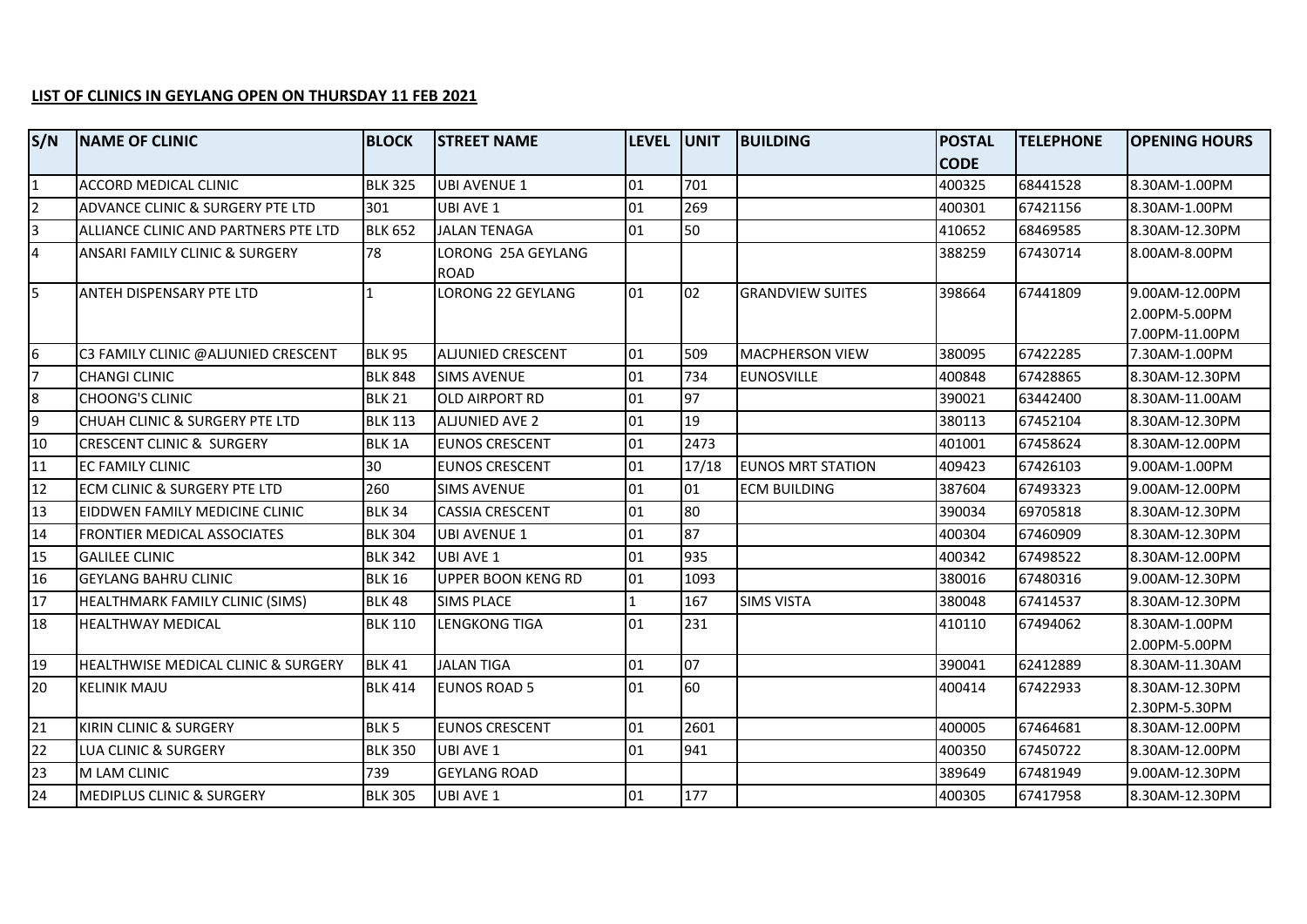| S/N | <b>INAME OF CLINIC</b>                              | <b>BLOCK</b>     | <b>STREET NAME</b>       | <b>LEVEL</b> | <b>UNIT</b> | <b>BUILDING</b>              | <b>POSTAL</b><br><b>CODE</b> | <b>TELEPHONE</b> | <b>OPENING HOURS</b>           |
|-----|-----------------------------------------------------|------------------|--------------------------|--------------|-------------|------------------------------|------------------------------|------------------|--------------------------------|
| 25  | <b>INEW TOWN CLINIC</b>                             | <b>BLK 11</b>    | UPPER BOON KENG ROAD     | 01           | 929         |                              | 380011                       | 67485259         | 8.30AM-12.00PM                 |
| 26  | <b>INORTHEAST MEDICAL GROUP</b>                     | <b>BLK 39</b>    | <b>JALAN TIGA</b>        | 01           | 101         |                              | 390039                       | 62413298         | 8.00AM-1.00PM<br>2.00PM-5.00PM |
| 27  | IONECARE CLINIC ALJUNIED MRT                        | 81               | LORONG 25 GEYLANG        | 01           | 03          | <b>ALJUNIED MRT STATION</b>  | 388310                       | 69045871         | 8.00AM-3.00PM                  |
| 28  | <b>IPARKWAY SHENTON MEDICAL GROUP</b>               | 10               | <b>EUNOS ROAD 8</b>      | 02           | 122         | <b>SINGAPORE POST CENTRE</b> | 408600                       | 68488018         | 9.00AM-1.00PM                  |
| 29  | PHOENIX MEDICAL GROUP (PAYA LEBAR)                  | 60               | <b>PAYA LEBAR ROAD</b>   | 02           | 09          | PAYA LEBAR SQUARE            | 409051                       | 67022940         | 9.00AM-12.30PM                 |
| 30  | <b>S T MEDICAL CENTRE</b>                           | <b>BLK 95</b>    | <b>ALJUNIED CRESCENT</b> | 01           | 521         |                              | 380095                       | 67458119         | 9.00AM-12.00PM                 |
| 31  | ISAUDARA CLINIC BY A+J GENERAL<br><b>PHYSICIANS</b> | 228              | <b>CHANGI ROAD</b>       | 01           | 01          | ICON@CHANGI                  | 419741                       | 62444485         | 8.45PM-12.00PM                 |
| 32  | <b>SIMS DRIVE MEDICAL CLINIC</b>                    | <b>BLK 53</b>    | <b>SIMS PLACE</b>        | 01           | 174         |                              | 380053                       | 67411607         | 8.30AM-12.30PM                 |
| 33  | SPRING MEDICAL CLINIC (OLD AIRPORT<br>ROAD)         | <b>BLK 39</b>    | <b>JALAN TIGA</b>        | 01           | 03          |                              | 390039                       | 62477077         | 9.00AM-12.30PM                 |
| 34  | [ MEDICAL CLINIC (KALLANG)                          | BLK <sub>5</sub> | UPPER BOON KENG ROAD     | 01           | 14          | <b>KALLANG HEIGHTS</b>       | 380005                       | 69700882         | 8.30AM-12.30PM                 |
| 35  | TAY CLINIC                                          | 494              | <b>GEYLANG RD</b>        |              |             |                              | 389452                       | 67446336         | 9.00AM-1.00PM                  |
| 36  | THE BALMORAL CLINIC                                 |                  | <b>STADIUM WALK</b>      | 02           | 21          | LEISURE PARK KALLANG         | 397693                       | 63452202         | 9.30AM-12.30PM                 |
| 37  | TRUE MEDICAL CLINIC PAYA LEBAR<br><b>QUARTER</b>    | 10               | PAYA LEBAR ROAD          | 04           | 26          | PAYA LEBAR QUARTER           | 409057                       | 69701933         | 8.30AM-3.00PM                  |

## **LIST OF CLINICS IN GEYLANG OPEN ON FRIDAY 12 FEB 2021**

| S/N | <b>INAME OF CLINIC</b>    | <b>BLOCK</b> | <b>ISTREET NAME</b> | <b>LEVEL UNIT</b> |     | <b>IBUILDING</b>         | <b>IPOSTAL</b> | <b>ITELEPHONE</b> | <b>IOPENING HOURS</b>            |
|-----|---------------------------|--------------|---------------------|-------------------|-----|--------------------------|----------------|-------------------|----------------------------------|
|     |                           |              |                     |                   |     |                          | ICODE          |                   |                                  |
|     | IANTEH DISPENSARY PTE LTD |              | LORONG 22 GEYLANG   | 01                | 102 | <b>IGRANDVIEW SUITES</b> | 398664         | 67441809          | 1.00PM-6.00PM<br>17.00PM-11.00PM |

## **LIST OF CLINICS IN GEYLANG OPEN ON SATURDAY 13 FEB 2021**

| S/N | <b>INAME OF CLINIC</b>           | <b>BLOCK</b> | <b>ISTREET NAME</b> | <b>ILEVEL</b> | <b>AUNIT</b> | <b>BUILDING</b>          | <b>POSTAL</b> | <b>ITELEPHONE</b> | <b>IOPENING HOURS</b>            |
|-----|----------------------------------|--------------|---------------------|---------------|--------------|--------------------------|---------------|-------------------|----------------------------------|
|     |                                  |              |                     |               |              |                          | <b>CODE</b>   |                   |                                  |
|     | <b>JANTEH DISPENSARY PTE LTD</b> |              | LORONG 22 GEYLANG   | 101           | 102          | <b>IGRANDVIEW SUITES</b> | 398664        | 67441809          | 1.00PM-6.00PM<br>17.00PM-11.00PM |